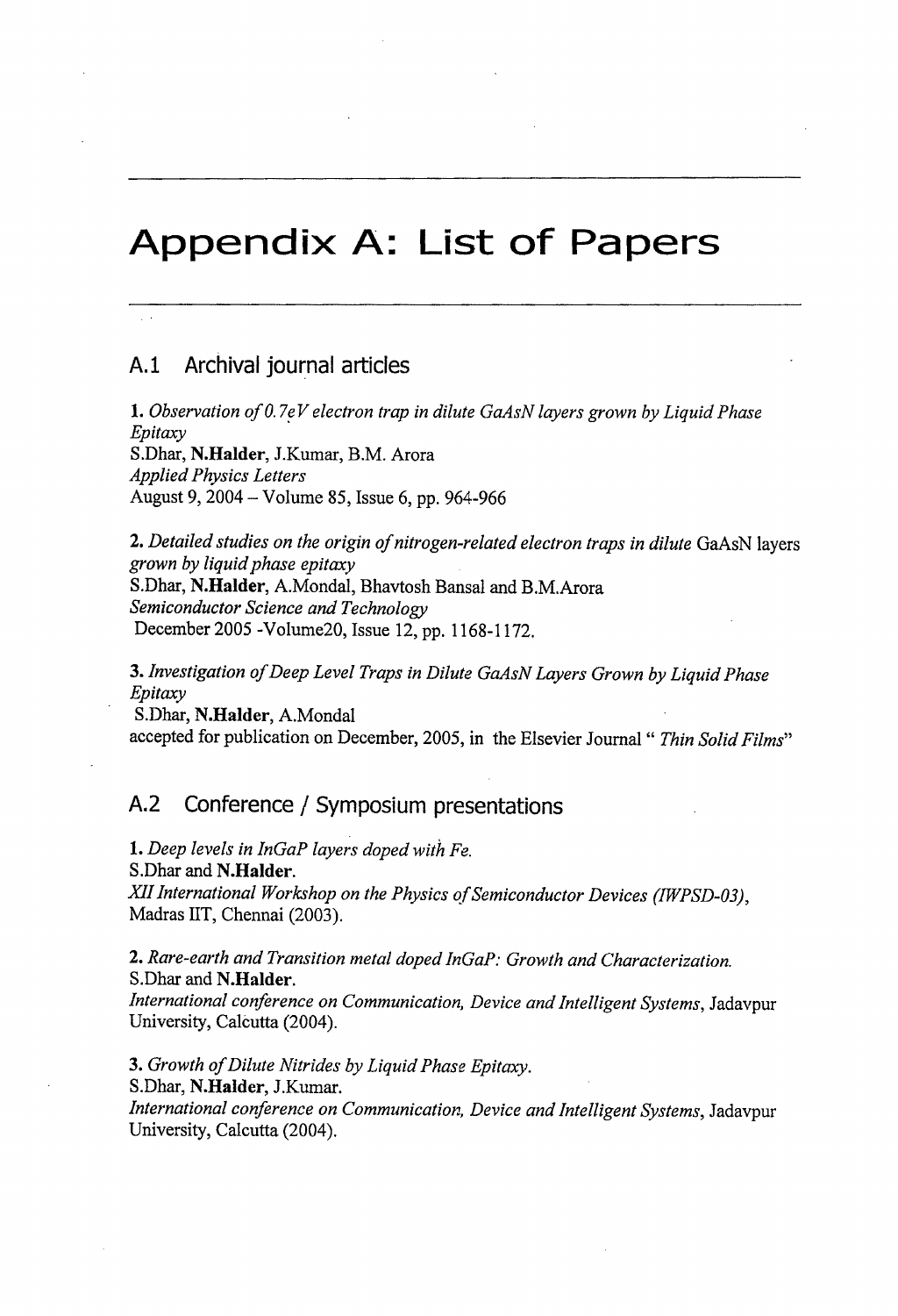**4.** *Dilute GaAsN layers grown by liquidphase epitaxy.*

**N.Halder** and S.Dhar.

*International conference on Computers and Devices for Communication,* University of Calcutta, Kolkata (2004).

**5.** *Liquid Phase Epitaxial Growth and Characterization of Dilute III-V Nitrides.* **5.** Dhar, **N.Halder,** J.Kumar, B.M.Arora.

*International conference on Optoelectronics Technology,* Jalgaon, North Maharashtra University (2004).

**6.** *Dilute GaAsNlayers grown by Liquid Phase Epitaxy* **N.Halder**

*XVII Young Physicists' Colloquium ofThe Indian Physical Society (YPC* **-** *2004),* Saha Inst. of Nuclear Physics, Kolkata (2004).

**7.** *Nitrogen -relatedDeep Levels in Dilute III-VNitrides Grown by Liquid Phase Epitaxy*

S.Dhar, **N.Halder,** A.Mondal

*Seventh International Conference on Optoelectronics, Fiber Optics and Photonics (PHOTONICS-2004),* Kochin University Kochi. (2004)

**8.** *Investigation ofDeep Level Traps in Dilute GaAsNLayers Grown by Liquid Phase Epitaxy*

S.Dhar, **N.Halder,** A.Mondal

*3rd International Conference on MaterialsforAdvanced Technologies (ICMAT-2005),* Singapore (3-8 July, 2005).

**9.** *Nitrogen-related deep levels in dilute GaAsN layers grown by liquid phase epitaxy* **N.Halder**

*Young Scientists' Colloquium 2005, Material Research Society ofIndia (MRSI, Kolkata Chapter*), Saha Institute of Nuclear Physics, Kolkata (July 08, 2005).

**10.** *LiquidPhase Epitaxial growth ofFe-doped and Er-gettered InGaP layers* **N.Halder**

Presented in *One day seminar on "Material Physics ''* organized by Material Research Society of India (Kolkata Chapter) and The West Bengal Academy of Science and Technology to commemorate The World Year of Physics, Saha Institute Auditorium, SINP, Kolkata. (19 th September, 2005)

**11.** *Characteristics ofdilute GaAsN layers grown by liquidphase epitaxy* **N. Haider,** A. Mondal, and S. Dhar

accepted for presentation in the *"International Conference on Electronic and Photonic Materials, Devices and Systems (EPMDS-2006),* University ofCalcutta, Kolkata (January 4-6,2006)